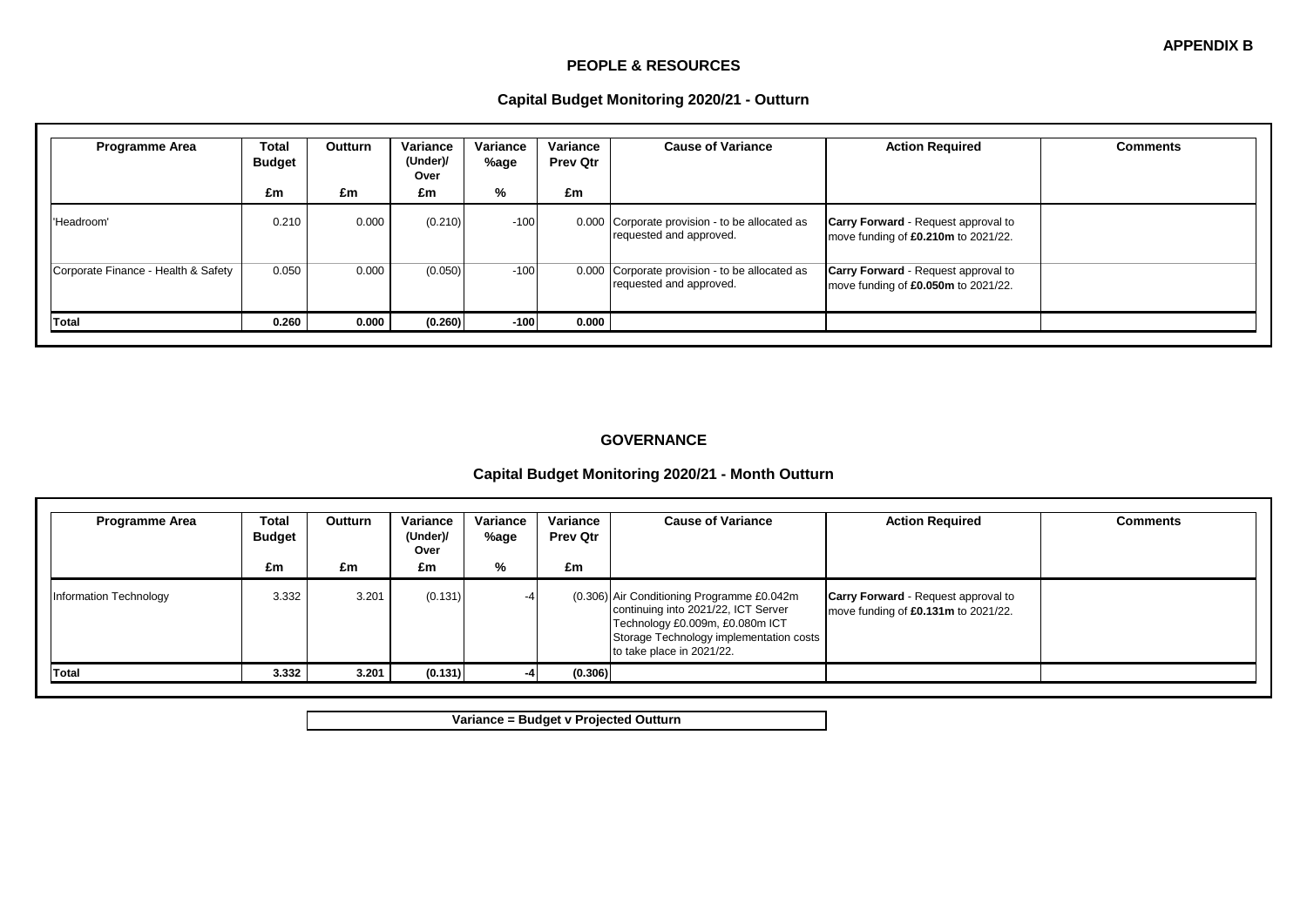## **EDUCATION & YOUTH**

## **Capital Budget Monitoring 2020/21 - Outturn**

| <b>Programme Area</b>        | <b>Total</b><br><b>Budget</b> | <b>Outturn</b> | Variance<br>(Under)/<br>Over | Variance<br>%age | Variance<br><b>Prev Qtr</b> | <b>Cause of Variance</b>                                                                                                                                                                | <b>Action Required</b>                                                            | <b>Comments</b> |
|------------------------------|-------------------------------|----------------|------------------------------|------------------|-----------------------------|-----------------------------------------------------------------------------------------------------------------------------------------------------------------------------------------|-----------------------------------------------------------------------------------|-----------------|
|                              | £m                            | £m             | £m                           | ℅                | £m                          |                                                                                                                                                                                         |                                                                                   |                 |
| <b>Education - General</b>   | 2.450                         | 1.826          | (0.624)                      | $-25$            |                             | (0.274) £0.068m for school kitchen ventilation,<br>Health & Safety works and fire alarm<br>upgrades. £0.556m for the ongoing R&M<br>programme for completion in 2021/22.                | <b>Carry Forward</b> - Request approval to<br>move funding of £0.624m to 2021/22. |                 |
| <b>Primary Schools</b>       | 2.033                         | 1.853          | (0.180)                      | -9               |                             | $(0.196)$ £0.050m relates to investment work at<br>Brynford CP. £0.043m for ongoing works<br>at Ysgol Glanrafon. £0.087m for the<br>ongoing R&M programme for completion<br>in 2021/22. | Carry Forward - Request approval to<br>move funding of £0.180m to 2021/22.        |                 |
| <b>Schools Modernisation</b> | 3.616                         | 3.616          | 0.000                        |                  | (0.217)                     |                                                                                                                                                                                         |                                                                                   |                 |
| Secondary Schools            | 4.308                         | 4.098          | (0.210)                      |                  |                             | $(0.300)$ £0.210m relates to the ongoing R&M<br>backlog programme, for completion in<br>2021/22.                                                                                        | <b>Carry Forward</b> - Request approval to<br>move funding of £0.210m to 2021/22. |                 |
| <b>Special Education</b>     | 0.186                         | 0.125          | (0.061)                      | $-33$            | 0.000                       | DDA/SEN programme for works at Drury<br>& Ysgol Trelogan CP.                                                                                                                            | Carry Forward - Request approval to<br>move funding of £0.61m to 2021/22.         |                 |
| <b>Total</b>                 | 12.593                        | 11.519         | (1.074)                      |                  | (0.987)                     |                                                                                                                                                                                         |                                                                                   |                 |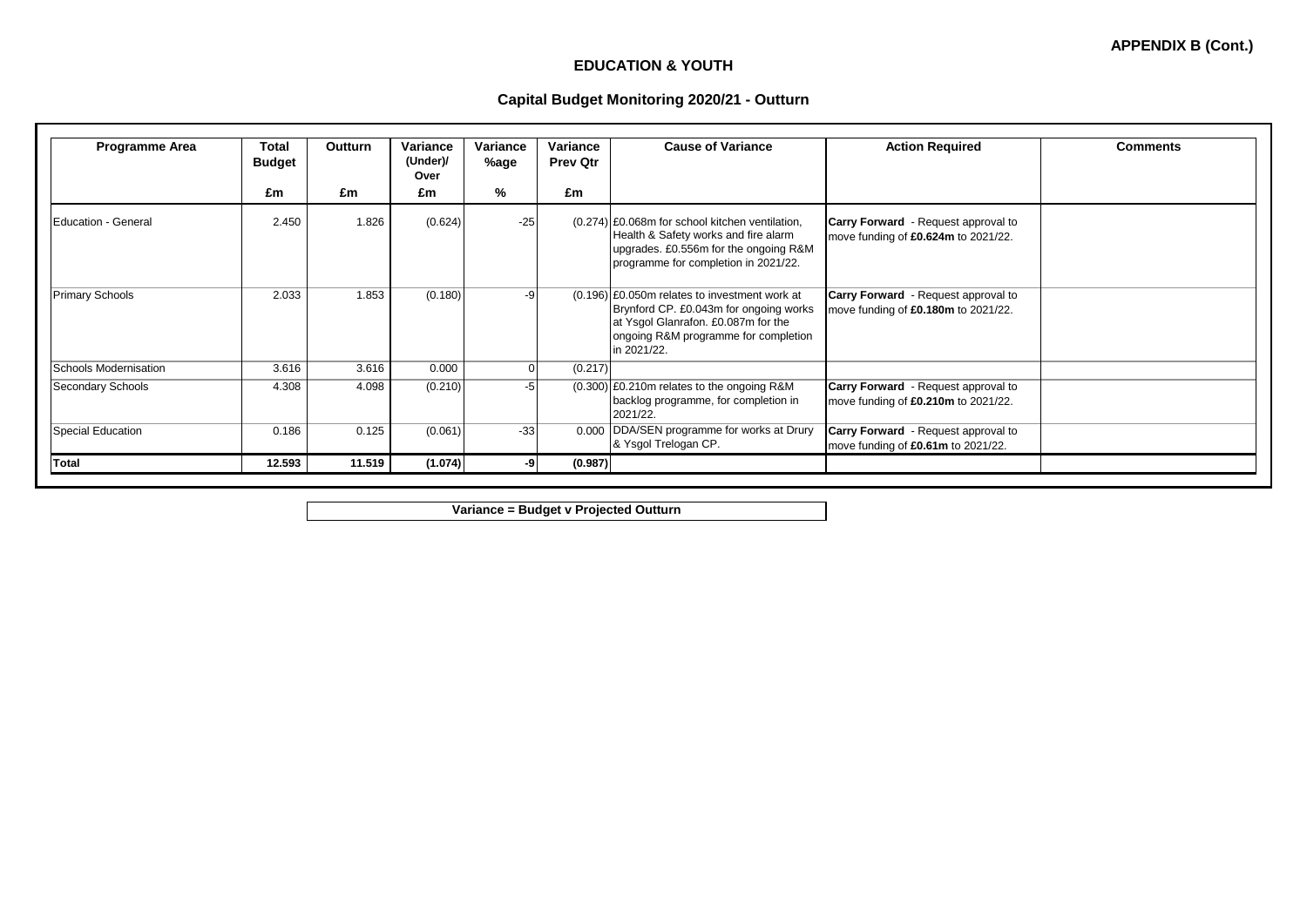**APPENDIX B (Cont.)**

## **Capital Budget Monitoring 2020/21 - Outturn**

| <b>Programme Area</b>    | Total<br><b>Budget</b><br>£m | <b>Outturn</b><br>£m | Variance<br>(Under)/<br>Over<br>£m | Variance<br>%age<br>% | Variance<br><b>Prev Qtr</b><br>£m | <b>Cause of Variance</b>                                                                                                                                                                                                          | <b>Action Required</b>                                                            | <b>Comments</b> |
|--------------------------|------------------------------|----------------------|------------------------------------|-----------------------|-----------------------------------|-----------------------------------------------------------------------------------------------------------------------------------------------------------------------------------------------------------------------------------|-----------------------------------------------------------------------------------|-----------------|
| Services to Older People | 8.263                        | 8.045                | (0.218)                            |                       |                                   | 0.000 Works to progress at Marleyfield House<br>Care Home into 2021/22, as per schedule   move funding of £0.218m to 2021/22.<br>of works.                                                                                        | <b>Carry Forward</b> - Request approval to                                        |                 |
| Children's Services      | 1.855                        | 1.763                | (0.092)                            | -51                   |                                   | 0.000 £0.060m relating to Foster care<br>extensions - applications have been<br>received but works will progress into<br>2021/22.<br>£0.032m relating to Arosfa - Final payment<br>in relation to retention is still outstanding. | <b>Carry Forward</b> - Request approval to<br>move funding of £0.092m to 2021/22. |                 |
| Total                    | 10.118                       | 9.808                | (0.310)                            |                       | 0.000                             |                                                                                                                                                                                                                                   |                                                                                   |                 |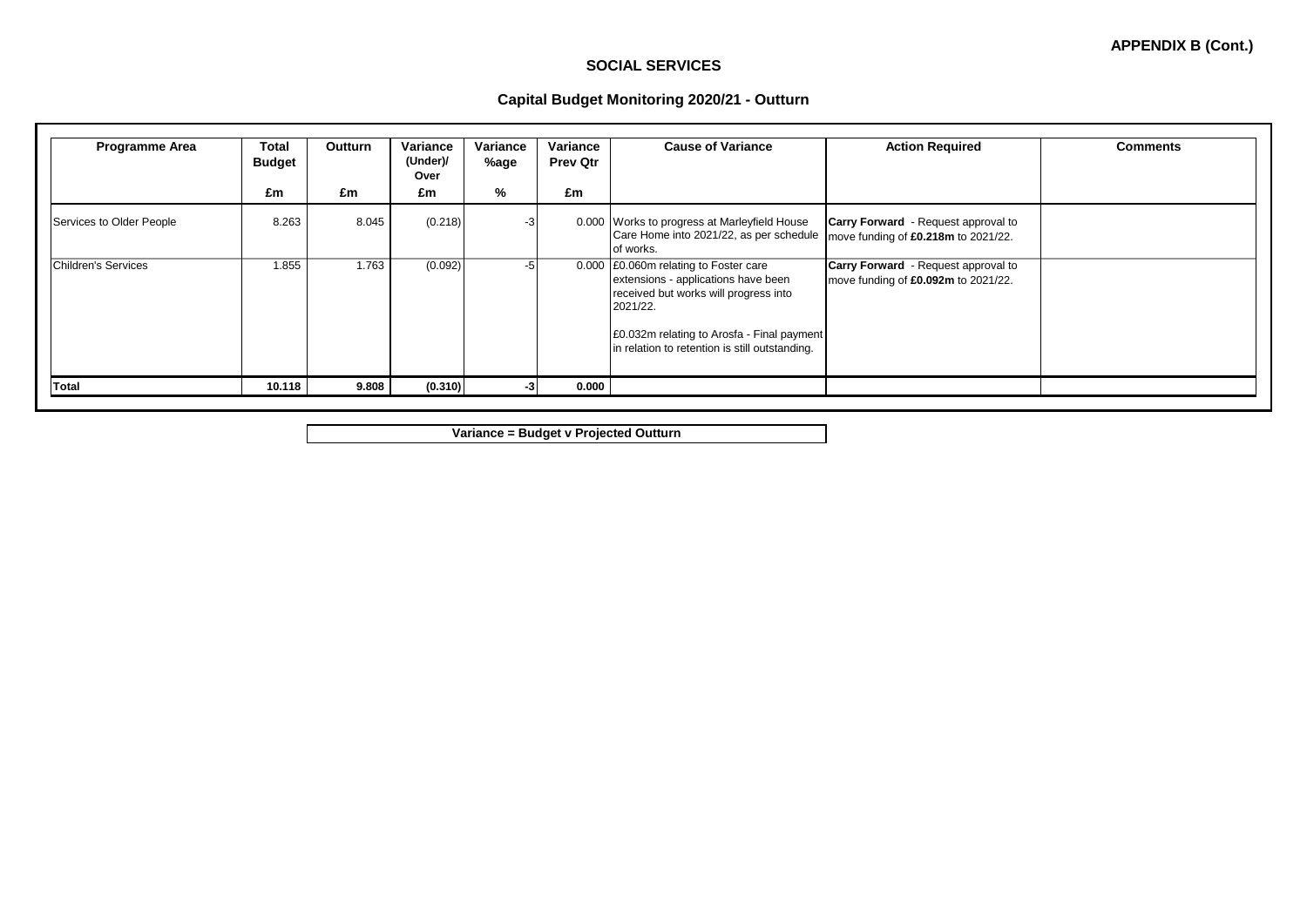## **PLANNING, ENVIRONMENT & ECONOMY**

## **Capital Budget Monitoring 2020/21 - Outturn**

| Programme Area                     | <b>Total</b><br><b>Budget</b> | <b>Outturn</b> | Variance<br>(Under)/<br>Over | Variance<br>%age | Variance<br><b>Prev Qtr</b> | <b>Cause of Variance</b>                                                                                                                          | <b>Action Required</b>                                                    | <b>Comments</b>                                                                                                                                                                                                             |
|------------------------------------|-------------------------------|----------------|------------------------------|------------------|-----------------------------|---------------------------------------------------------------------------------------------------------------------------------------------------|---------------------------------------------------------------------------|-----------------------------------------------------------------------------------------------------------------------------------------------------------------------------------------------------------------------------|
|                                    | £m                            | £m             | £m                           | %                | £m                          |                                                                                                                                                   |                                                                           |                                                                                                                                                                                                                             |
| <b>Closed Landfill Sites</b>       | 0.000                         | 0.000          | 0.000                        |                  | (0.250)                     |                                                                                                                                                   |                                                                           |                                                                                                                                                                                                                             |
| Engineering                        | 0.078                         | 0.055          | (0.023)                      | $-29$            |                             | (0.161) Funding required for future FCERM works Carry Forward - Request approval to<br>programme.                                                 | move funding of £0.023m to 2021/22.                                       |                                                                                                                                                                                                                             |
| <b>Energy Services</b>             | 2.142                         | 2.142          | 0.000                        | $\Omega$         | 0.000                       |                                                                                                                                                   |                                                                           |                                                                                                                                                                                                                             |
| <b>Ranger Services</b>             | 0.067                         | 0.067          | 0.000                        | U                | 0.000                       |                                                                                                                                                   |                                                                           | Works at Wepre Park to restore the Red<br>Rock path due to a landslide have now<br>been completed. The budget allocated to<br>the scheme in next year's programme, will<br>be brought forward to cover this<br>expenditure. |
| Townscape Heritage Initiatives     | 0.863                         | 0.762          | (0.101)                      | $-12$            |                             | (0.050) Bailey Hill Project allocation to cover<br>additional costs arising due to archaeology<br>and COVID-19. Works continuing into<br>2021/22. | Carry Forward - Request approval to<br>move funding of £0.101m to 2021/22 |                                                                                                                                                                                                                             |
| Private Sector Renewal/Improvement | 0.704                         | 0.634          | (0.070)                      | $-10$            |                             | 0.000 £0.070m - Group repair scheme is<br>demand led and relates to historic<br>schemes of work that the Council has a<br>commitment to fund.     | Carry Forward - Request approval to<br>move funding of £0.070m to 2021/22 | One-off saving identified of £0.030m in<br>year.                                                                                                                                                                            |
| <b>Total</b>                       | 3.854                         | 3.660          | (0.194)                      |                  | (0.461)                     |                                                                                                                                                   |                                                                           |                                                                                                                                                                                                                             |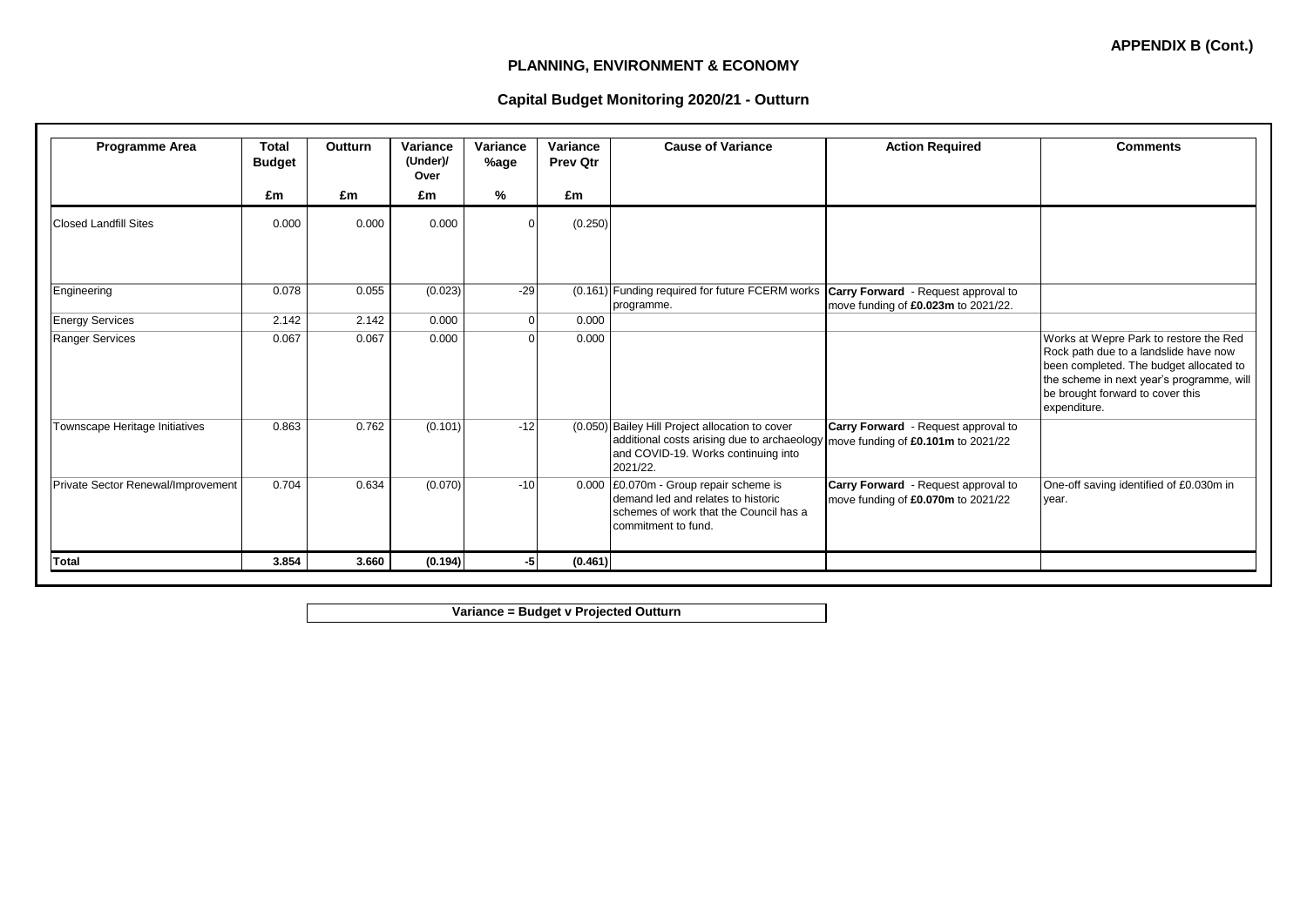**APPENDIX B (Cont.)**

## **STREETSCENE & TRANSPORTATION**

## **Capital Budget Monitoring 2020/21 - Outturn**

| <b>Programme Area</b>        | Total<br><b>Budget</b> | <b>Outturn</b> | Variance<br>(Under)/<br>Over | Variance<br>%age | Variance<br><b>Prev Qtr</b> | <b>Cause of Variance</b>                                                                                                                                        | <b>Action Required</b>                                                            | <b>Comments</b>                                                                                                                                                                                          |
|------------------------------|------------------------|----------------|------------------------------|------------------|-----------------------------|-----------------------------------------------------------------------------------------------------------------------------------------------------------------|-----------------------------------------------------------------------------------|----------------------------------------------------------------------------------------------------------------------------------------------------------------------------------------------------------|
|                              | £m                     | £m             | £m                           | %                | £m                          |                                                                                                                                                                 |                                                                                   |                                                                                                                                                                                                          |
| <b>Waste Services</b>        | 1.984                  | 1.254          | (0.730)                      | $-37$            |                             | (0.500) Works at Standard Waste Transfer<br>Station to progress into 2021/22.                                                                                   | <b>Carry Forward</b> - Request approval to<br>move funding of £0.730m to 2021/22. | Welsh Government grant was awarded in<br>2020/21 and used in place of core funding.<br>This will be utilised in 2021/22.<br>E0.497m saving identified relating to the<br><b>NWRWTP Transfer Station.</b> |
| Cemeteries                   | 0.051                  | 0.051          | 0.000                        |                  | 0.000                       |                                                                                                                                                                 |                                                                                   | £0.019m saving identified.                                                                                                                                                                               |
| Highways                     | 1.361                  | 1.259          | (0.102)                      |                  |                             | (1.132) Carry Forward required for a number of<br>highway improvement schemes that will<br>progress into 2021/22.                                               | <b>Carry Forward</b> - Request approval to<br>move funding of £0.102m to 2021/22. | The schemes delayed as a result of the<br>pandemic and the impact it had on supply<br>chains.                                                                                                            |
| <b>Local Transport Grant</b> | 6.153                  | 6.136          | (0.017)                      |                  | 0.000                       | Carry forward required to fund town centre <b>Carry Forward</b> - Request approval to<br>signage in Holywell. Installation to take<br>place during Summer 2021. | move funding of £0.017m to 2021/22.                                               |                                                                                                                                                                                                          |
| <b>Total</b>                 | 9.549                  | 8.700          | (0.849)                      |                  | (1.632)                     |                                                                                                                                                                 |                                                                                   |                                                                                                                                                                                                          |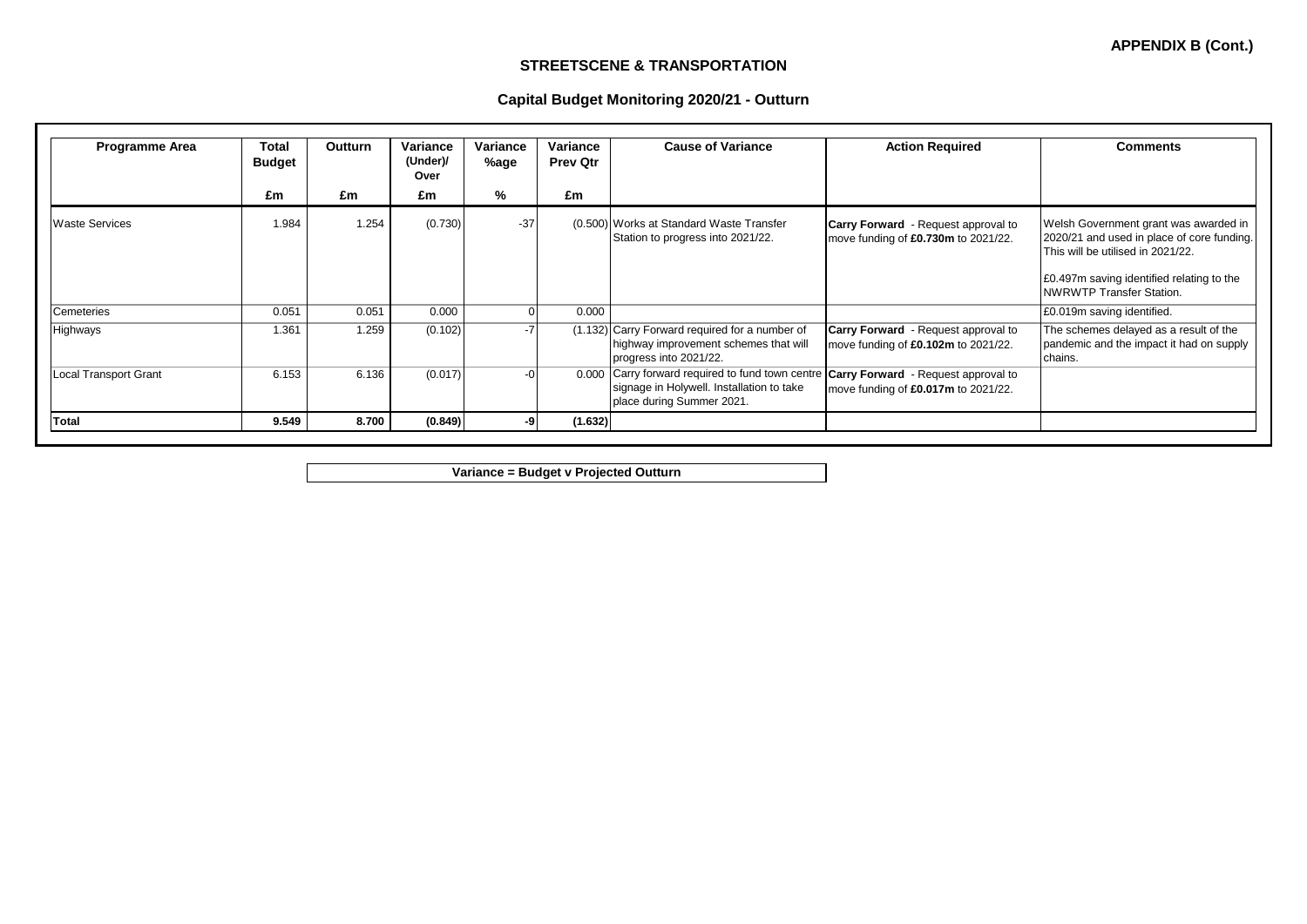**APPENDIX B (Cont.)**

## **STRATEGIC PROGRAMMES**

#### **Capital Budget Monitoring 2020/21 - Outturn**

| <b>Programme Area</b> | Total<br><b>Budget</b> | <b>Outturn</b> | Variance<br>(Under)/<br>Over | Variance<br>%age | Variance<br><b>Prev Qtr</b> | <b>Cause of Variance</b>                                                | <b>Action Required</b>                                                            | <b>Comments</b> |
|-----------------------|------------------------|----------------|------------------------------|------------------|-----------------------------|-------------------------------------------------------------------------|-----------------------------------------------------------------------------------|-----------------|
|                       | £m                     | £m             | £m                           | %                | £m                          |                                                                         |                                                                                   |                 |
| Leisure Centres       | 0.201                  | 0.195          | (0.006)                      | $-3$             |                             | (0.100) Continuing works on the Leisure Centres<br>and Library Estates. | <b>Carry Forward</b> - Request approval to<br>move funding of £0.007m to 2021/22. |                 |
| <b>Play Areas</b>     | 0.354                  | 0.330          | (0.024)                      | $-7$             |                             | (0.127) Continued programme of works to<br>upgrade play areas.          | <b>Carry Forward</b> - Request approval to<br>move funding of £0.024m to 2021/22. |                 |
| Libraries             | 0.037                  | 0.036          | (0.001)                      | $-2$             | (0.008)                     |                                                                         |                                                                                   |                 |
| Archives              | 0.026                  | 0.026          | (0.000)                      |                  | 0.000                       |                                                                         |                                                                                   |                 |
| <b>Theatr Clwyd</b>   | 1.831                  | 1.831          | (0.000)                      | $-0$             | 0.000                       |                                                                         |                                                                                   |                 |
| Total                 | 2.449                  | 2.418          | (0.031)                      |                  | (0.235)                     |                                                                         |                                                                                   |                 |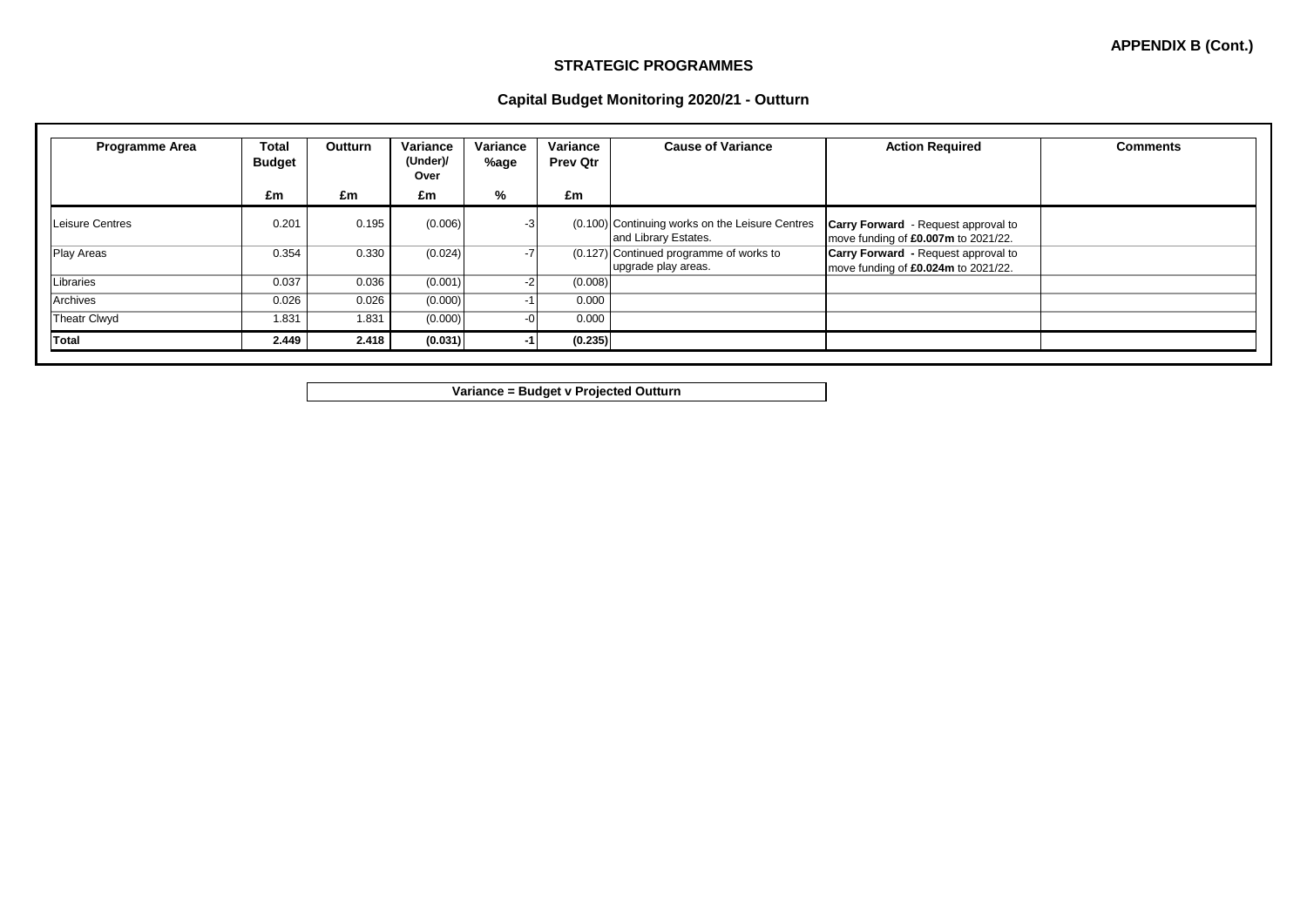## **HOUSING & ASSETS**

## **Capital Budget Monitoring 2020/21 - Outturn**

| <b>Programme Area</b>             | <b>Total</b><br><b>Budget</b> | <b>Outturn</b> | Variance<br>(Under)/<br>Over | Variance<br>%age | Variance<br><b>Prev Qtr</b> | <b>Cause of Variance</b>                                                                                                                                                                                                                                      | <b>Action Required</b>                                                            | <b>Comments</b>                                                                            |
|-----------------------------------|-------------------------------|----------------|------------------------------|------------------|-----------------------------|---------------------------------------------------------------------------------------------------------------------------------------------------------------------------------------------------------------------------------------------------------------|-----------------------------------------------------------------------------------|--------------------------------------------------------------------------------------------|
|                                   | £m                            | £m             | £m                           | %                | £m                          |                                                                                                                                                                                                                                                               |                                                                                   |                                                                                            |
| <b>Administrative Buildings</b>   | 2.037                         | 1.613          | (0.424)                      | $-21$            |                             | 0.000 Programme of works to progress into<br>2021/22.                                                                                                                                                                                                         | <b>Carry Forward</b> - Request approval to<br>move funding of £0.424m to 2021/22. | E0.104m saving identified in relation to the<br>demolition of phases 3 & 4 at County Hall. |
| <b>Community Asset Transfers</b>  | 0.239                         | 0.239          | 0.000                        |                  | 0.000                       |                                                                                                                                                                                                                                                               |                                                                                   | Expenditure is incurred as and when<br>schemes are signed off.                             |
| Food Poverty                      | 0.392                         | 0.392          | 0.000                        |                  | 0.000                       |                                                                                                                                                                                                                                                               |                                                                                   |                                                                                            |
| Affordable Housing                | 3.029                         | 3.029          | 0.000                        |                  | 0.000                       |                                                                                                                                                                                                                                                               |                                                                                   |                                                                                            |
| <b>Disabled Facilities Grants</b> | 1.356                         | 1.308          | (0.048)                      |                  |                             | (0.731) Delays in service delivery were<br>experienced as a result of COVID-19<br>restrictions. This, in combination with a<br>service re-design has resulted in works<br>planned to be delivered in 2020/21 now<br>being scheduled to take place in 2021/22. | <b>Carry Forward</b> - Request approval to<br>move funding of £0.048m to 2021/22. | DFG spend is customer driven and<br>volatile.                                              |
| <b>Total</b>                      | 7.053                         | 6.581          | (0.472)                      |                  | (0.731)                     |                                                                                                                                                                                                                                                               |                                                                                   |                                                                                            |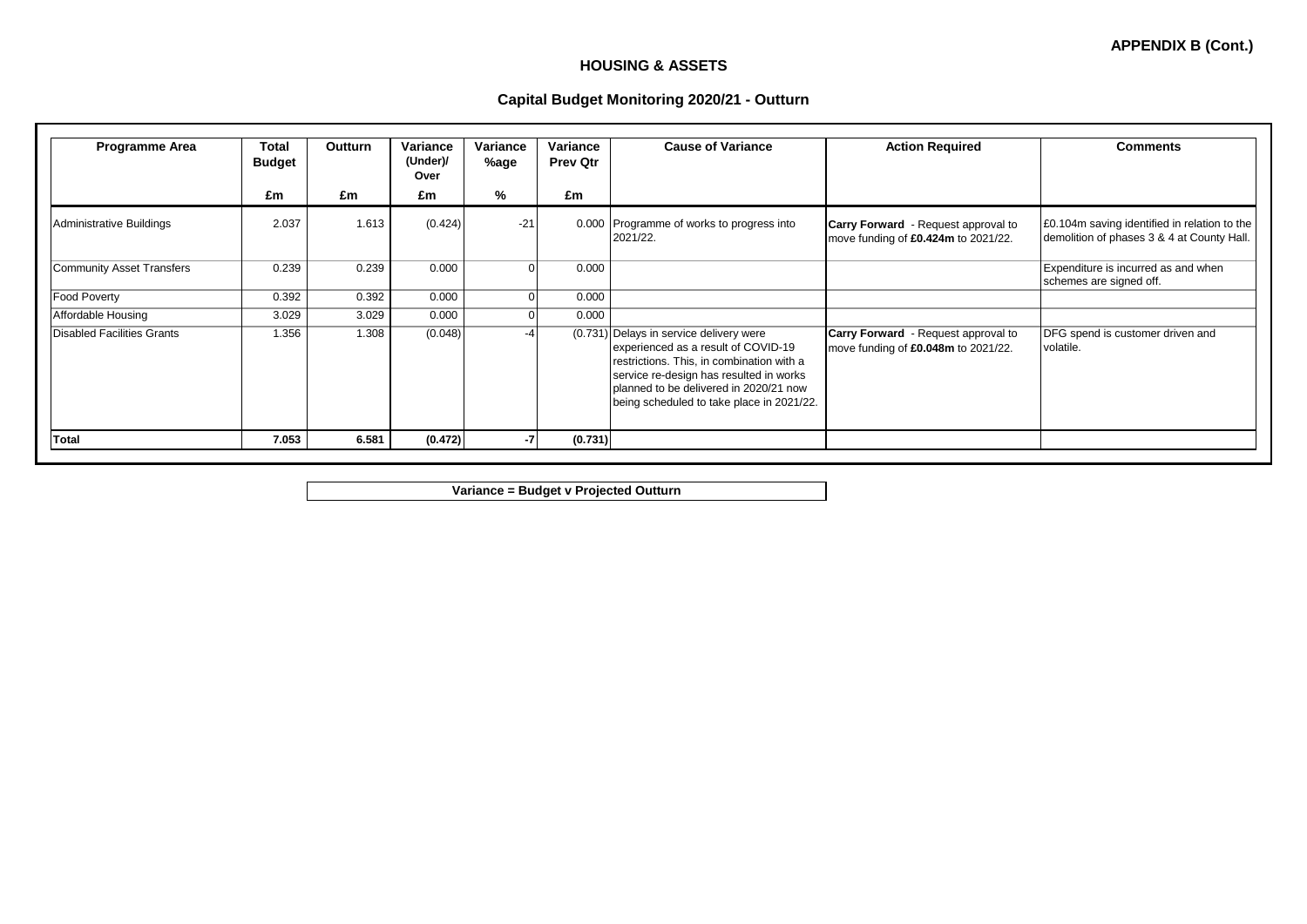## **HOUSING REVENUE ACCOUNT**

## **Capital Budget Monitoring 2020/21 - Outturn**

| <b>Programme Area</b>            | Total<br><b>Budget</b> | <b>Outturn</b> | Variance<br>(Under)/<br>Over | Variance<br>%age | Variance<br><b>Prev Qtr</b> | <b>Cause of Variance</b> | <b>Action Required</b> | <b>Comments</b> |
|----------------------------------|------------------------|----------------|------------------------------|------------------|-----------------------------|--------------------------|------------------------|-----------------|
|                                  | £m                     | £m             | £m                           | %                | £m                          |                          |                        |                 |
| Buy Back / Strategic Acquisition | 0.225                  | 0.225          | 0.000                        |                  | 0.000                       |                          |                        |                 |
| <b>Disabled Adaptations</b>      | 0.681                  | 0.681          | 0.000                        |                  | 0.000                       |                          |                        |                 |
| <b>Energy Services</b>           | 1.610                  | 1.610          | 0.000                        |                  | 0.000                       |                          |                        |                 |
| Major Works                      | 2.153                  | 2.153          | 0.000                        |                  | 0.000                       |                          |                        |                 |
| <b>Accelerated Programmes</b>    | 0.259                  | 0.259          | 0.000                        |                  | 0.000                       |                          |                        |                 |
| <b>WHQS Improvements</b>         | 10.948                 | 10.948         | 0.000                        |                  | 0.000                       |                          |                        |                 |
| <b>SHARP</b>                     | 1.152                  | 1.152          | 0.000                        |                  | 0.000                       |                          |                        |                 |
| Total                            | 17.028                 | 17.028         | 0.000                        | 0.000            | 0.000                       |                          |                        |                 |